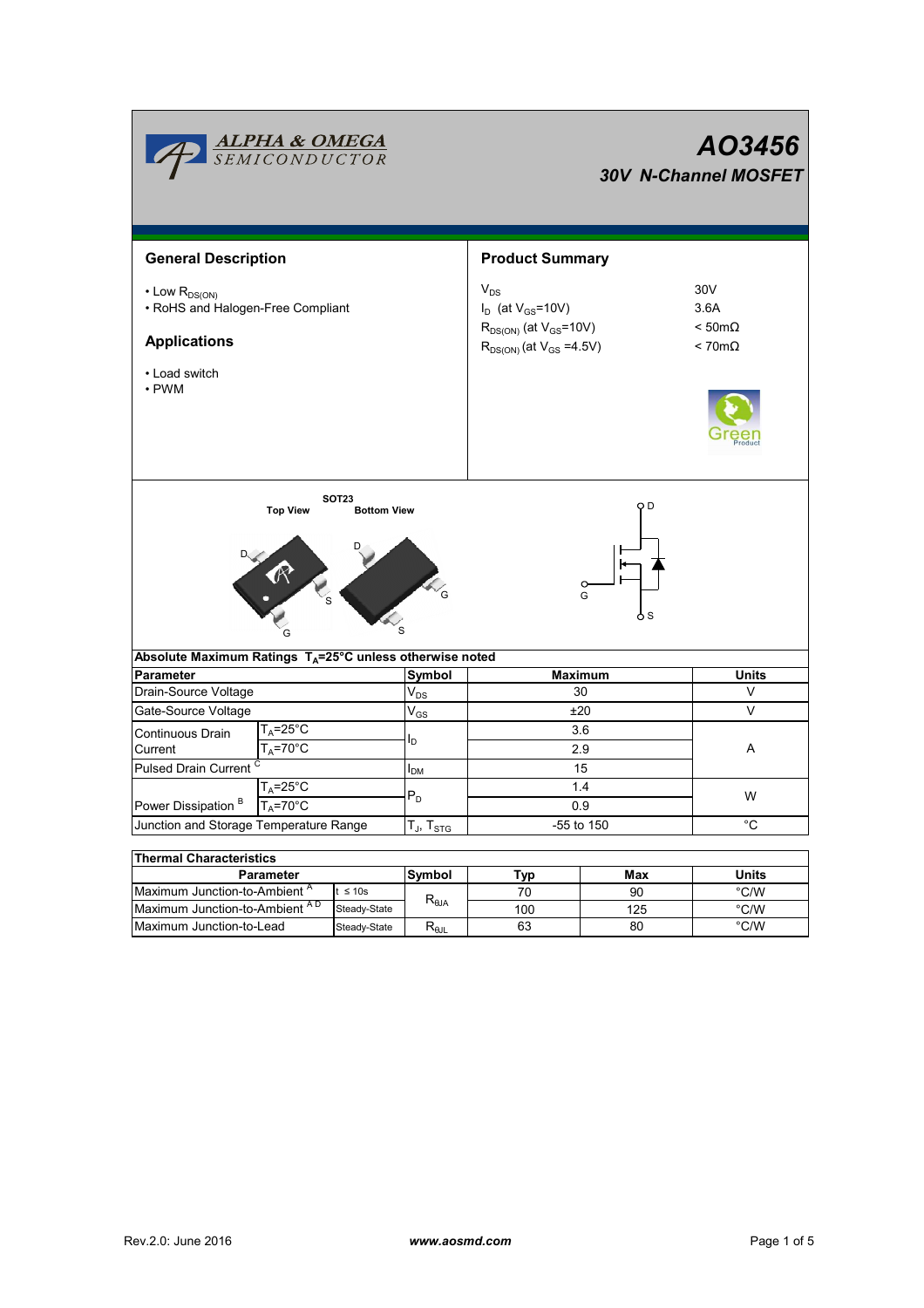

## **Electrical Characteristics (TJ=25°C unless otherwise noted)**

| <b>Symbol</b>                 | <b>Parameter</b>                                                | <b>Conditions</b>                                                                         |                    | Min  | <b>Typ</b>     | <b>Max</b>  | <b>Units</b> |  |  |  |  |  |
|-------------------------------|-----------------------------------------------------------------|-------------------------------------------------------------------------------------------|--------------------|------|----------------|-------------|--------------|--|--|--|--|--|
| <b>STATIC PARAMETERS</b>      |                                                                 |                                                                                           |                    |      |                |             |              |  |  |  |  |  |
| <b>BV</b> <sub>DSS</sub>      | Drain-Source Breakdown Voltage                                  | $ID=250\mu A$ , $VGS=0V$                                                                  |                    | 30   |                |             | $\vee$       |  |  |  |  |  |
| $I_{DSS}$                     | Zero Gate Voltage Drain Current                                 | $V_{DS}$ =30V, $V_{GS}$ =0V                                                               |                    |      |                | 1           | μA           |  |  |  |  |  |
|                               |                                                                 |                                                                                           | $T_{\rm J}$ =55°C  |      |                | 5           |              |  |  |  |  |  |
| $I_{GSS}$                     | Gate-Body leakage current                                       | $V_{DS}$ =0V, $V_{GS}$ = ±20V                                                             |                    |      |                | ±100        | nA           |  |  |  |  |  |
| $V_{GS(th)}$                  | Gate Threshold Voltage                                          | $V_{DS} = V_{GS} I_D = 250 \mu A$                                                         |                    | 1.5  | $\overline{2}$ | 2.5         | $\vee$       |  |  |  |  |  |
| $I_{D(ON)}$                   | On state drain current                                          | $V_{GS}$ =10V, $V_{DS}$ =5V                                                               |                    | 15   |                |             | A            |  |  |  |  |  |
| $R_{DS(ON)}$                  |                                                                 | $V_{GS}$ =10V, $I_D$ =3.6A                                                                |                    |      | 36             | 50          |              |  |  |  |  |  |
|                               | Static Drain-Source On-Resistance                               |                                                                                           | $T_{\rm J}$ =125°C |      | 57             | 80          | $m\Omega$    |  |  |  |  |  |
|                               |                                                                 | $V_{GS} = 4.5V$ , $I_D = 2.8A$                                                            |                    |      | 48             | 70          | $m\Omega$    |  |  |  |  |  |
| <b>g</b> <sub>FS</sub>        | $V_{DS} = 5V$ , $I_D = 3.6A$<br><b>Forward Transconductance</b> |                                                                                           |                    |      | 11             |             | S            |  |  |  |  |  |
| $V_{SD}$                      | $IS=1A, VGS=0V$<br>Diode Forward Voltage                        |                                                                                           |                    |      | 0.79           | $\mathbf 1$ | V            |  |  |  |  |  |
| $I_{\rm S}$                   | Maximum Body-Diode Continuous Current                           |                                                                                           |                    | 1.5  | A              |             |              |  |  |  |  |  |
|                               | <b>DYNAMIC PARAMETERS</b>                                       |                                                                                           |                    |      |                |             |              |  |  |  |  |  |
| $C_{\text{iss}}$              | Input Capacitance                                               |                                                                                           |                    |      | 200            |             | pF           |  |  |  |  |  |
| $C_{\rm oss}$                 | <b>Output Capacitance</b>                                       | $V_{GS}$ =0V, $V_{DS}$ =15V, f=1MHz                                                       |                    |      | 35             |             | pF           |  |  |  |  |  |
| $C_{\rm rss}$                 | Reverse Transfer Capacitance                                    |                                                                                           |                    |      | 23             |             | pF           |  |  |  |  |  |
| $R_{q}$                       | Gate resistance                                                 | $V_{GS}$ =0V, $V_{DS}$ =0V, f=1MHz                                                        |                    | 1.3  | 2.5            | 5.3         | Ω            |  |  |  |  |  |
|                               | <b>SWITCHING PARAMETERS</b>                                     |                                                                                           |                    |      |                |             |              |  |  |  |  |  |
| $Q_q(10V)$                    | <b>Total Gate Charge</b>                                        | $V_{GS}$ =10V, $V_{DS}$ =15V, $I_D$ =3.6A                                                 |                    |      | 4              | 12          | nC           |  |  |  |  |  |
| $Q_q(4.5V)$                   | <b>Total Gate Charge</b>                                        |                                                                                           |                    |      | $\overline{2}$ | 8           | nC           |  |  |  |  |  |
| $Q_{gs}$                      | Gate Source Charge                                              |                                                                                           |                    |      | 0.55           |             | nC           |  |  |  |  |  |
| $\mathsf{Q}_{\mathsf{gd}}$    | Gate Drain Charge                                               |                                                                                           |                    |      | 1              |             | nC           |  |  |  |  |  |
| $t_{D(0n)}$                   | Turn-On DelayTime                                               | $V_{GS}$ =10V, $V_{DS}$ =15V, R <sub>i</sub> =2.2 $\Omega$ ,<br>$\rm R_{GEN}$ =3 $\Omega$ |                    |      | 4.5            |             | ns           |  |  |  |  |  |
| t,                            | Turn-On Rise Time                                               |                                                                                           |                    |      | 1.5            |             | ns           |  |  |  |  |  |
| $t_{D(\text{off})}$           | Turn-Off DelayTime                                              |                                                                                           |                    |      | 18.5           |             | ns           |  |  |  |  |  |
| $\mathfrak{t}_{\mathsf{f}}$   | <b>Turn-Off Fall Time</b>                                       |                                                                                           |                    | 15.5 |                | ns          |              |  |  |  |  |  |
| $\mathfrak{t}_{\mathfrak{m}}$ | Body Diode Reverse Recovery Time                                | $I_F = 3.6A$ , dl/dt=100A/ $\mu$ s                                                        |                    |      | 7.5            |             | ns           |  |  |  |  |  |
| $\mathsf{Q}_{\mathsf{rr}}$    | <b>Body Diode Reverse Recovery Charge</b>                       | $I_F = 3.6A$ , dl/dt=100A/ $\mu$ s                                                        |                    |      | 2.5            |             | nC           |  |  |  |  |  |

A. The value of R<sub>θJA</sub> is measured with the device mounted on 1in<sup>2</sup> FR-4 board with 2oz. Copper, in a still air environment with T<sub>A</sub> =25°C. The

value in any given application depends on the user's specific board design.<br>B. The power dissipation P<sub>D</sub> is based on T<sub>J(MAX)</sub>=150°C, using ≤ 10s junction-to-ambient thermal resistance.

C. Repetitive rating, pulse width limited by junction temperature  $T_{\rm J(MAX)}$ =150°C. Ratings are based on low frequency and duty cycles to keep initialT $_1$ =25°C.

D. The  $R_{AJA}$  is the sum of the thermal impedence from junction to lead  $R_{AJI}$  and lead to ambient.

E. The static characteristics in Figures 1 to 6 are obtained using <300us pulses, duty cycle 0.5% max.

F. These curves are based on the junction-to-ambient thermal impedence which is measured with the device mounted on 1in<sup>2</sup> FR-4 board with 2oz. Copper, assuming a maximum junction temperature of  $T_{J(MAX)}$ =150°C. The SOA curve provides a single pulse rating.

APPLICATIONS OR USE AS CRITICAL COMPONENTS IN LIFE SUPPORT DEVICES OR SYSTEMS ARE NOT AUTHORIZED. AOS DOES NOT ASSUME ANY LIABILITY ARISING OUT OF SUCH APPLICATIONS OR USES OF ITS PRODUCTS. AOS RESERVES THE RIGHT TO IMPROVE PRODUCT DESIGN,FUNCTIONS AND RELIABILITY WITHOUT NOTICE.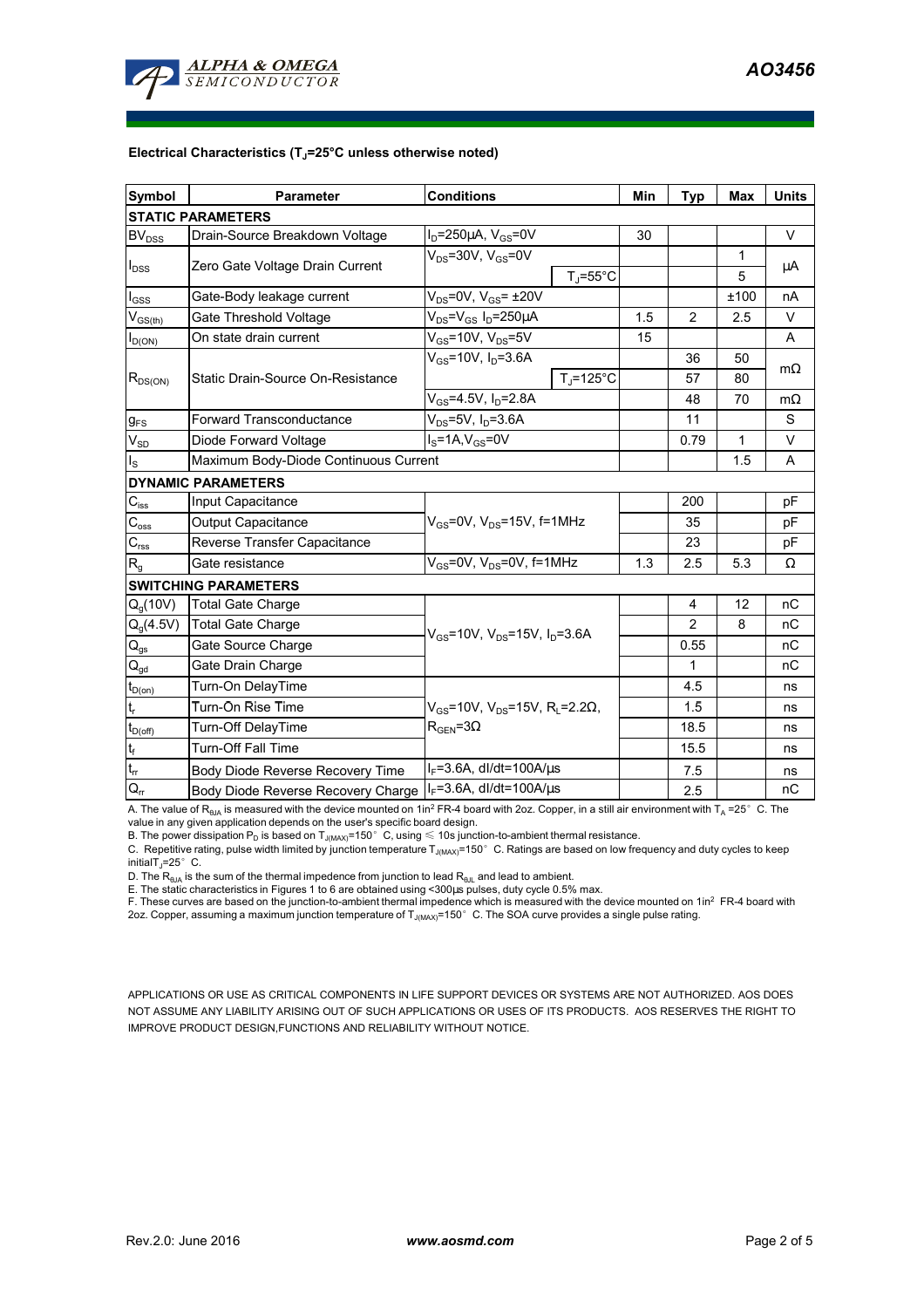

## **TYPICAL ELECTRICAL AND THERMAL CHARACTERISTICS**

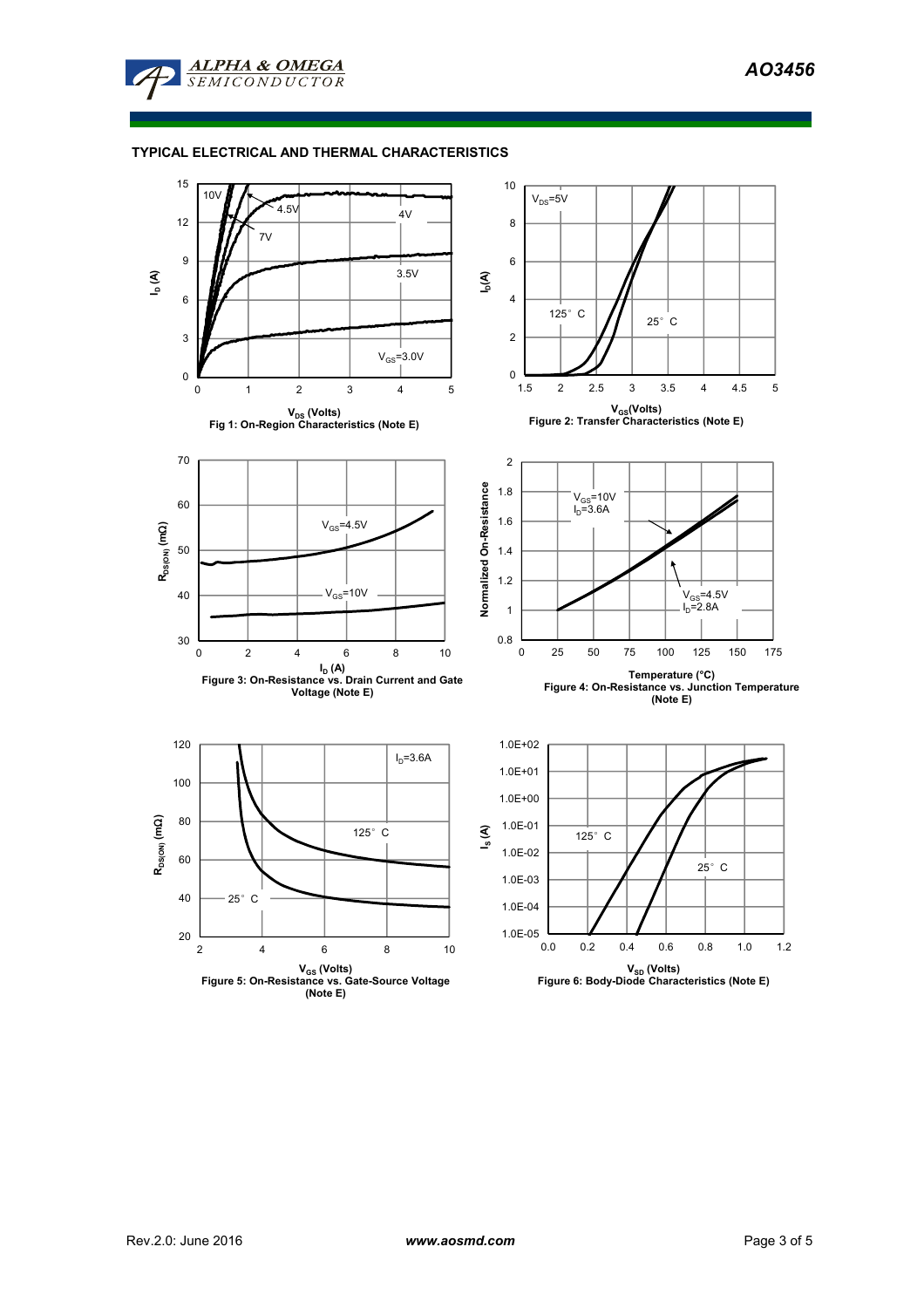

## **TYPICAL ELECTRICAL AND THERMAL CHARACTERISTICS**